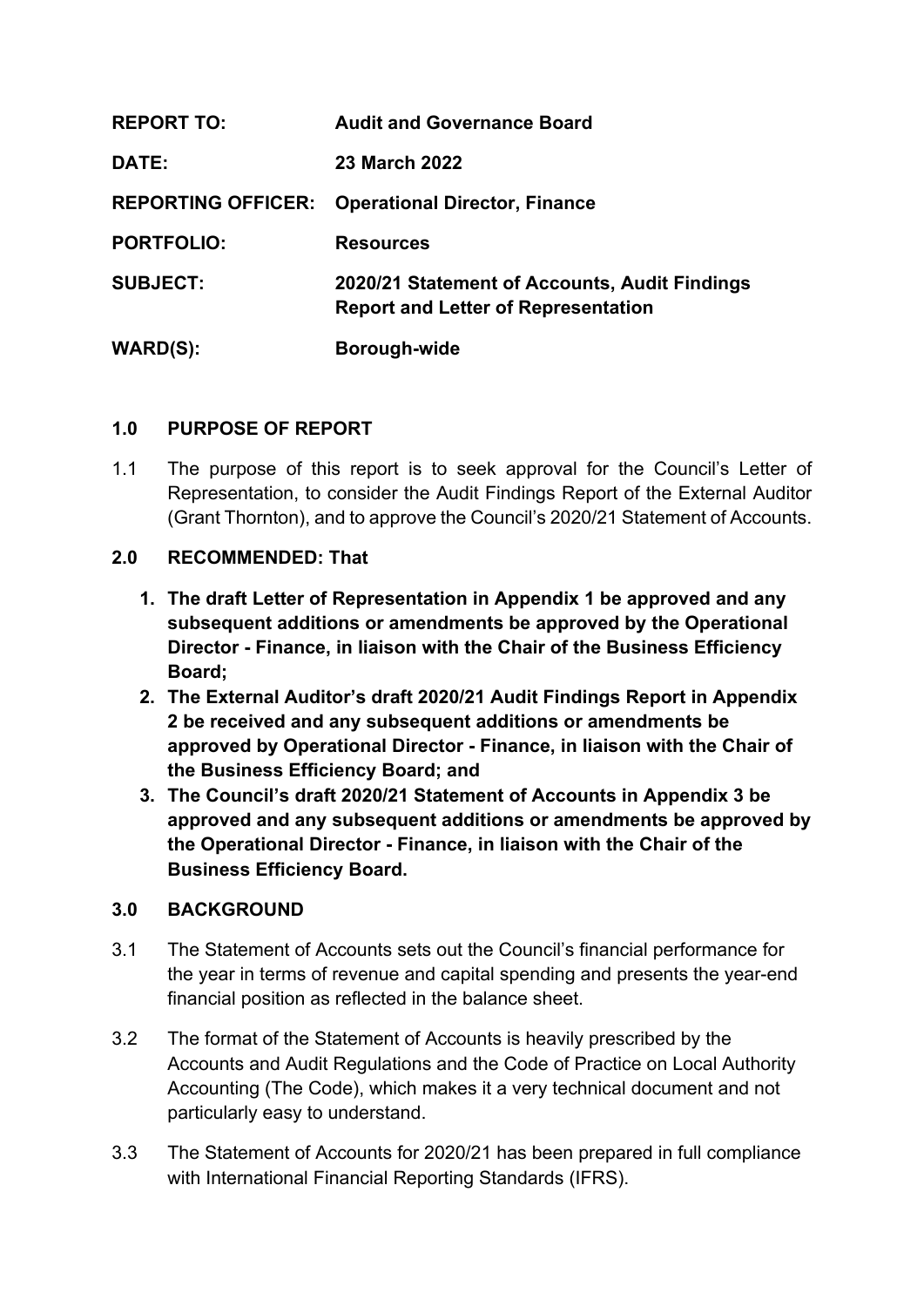- 3.4 Grant Thornton will attend the meeting to present the report of their findings, the Audit Findings Report, as shown in Appendix 2.
- 3.5 Section 2 of the Audit Findings report presents the findings of the External Auditor in respect of matters and risks identified at the planning stage of the audit and additional and significant matters that arose during the course of their work.
- 3.6 Each year the Council is required to provide the External Auditor with a Letter of Representation relating to the financial statements, as shown in Appendix 1. This provides a number of assurances to the External Auditor in connection with the preparation of the Council's accounts. The letter is required to be signed by the Chair of the Board on behalf of the Council.

# **4.0 KEY SECTIONS WITHIN THE STATEMENT OF ACCOUNTS**

- 4.1 The Council's 2020/21 Statement of Accounts is presented in Appendix 3. The Narrative Report by the Operational Director, Finance summarises the Council's financial performance for 2020/21, including revenue and capital spending.
- 4.2 The Comprehensive Income and Expenditure Statement (CIES) presents gross expenditure, gross income and net expenditure for 2020/21 along with the previous year's comparison. The Net Cost of Continuing Operations is adjusted by a number of appropriations to give the Total Comprehensive Income and Expenditure. The CIES reports on how the Council performed during the year and whether its operations resulted in a surplus or deficit.
- 4.3 The Council's Balance Sheet sets out the Council's financial position as at 31 March 2021, along with a comparison to the position as at 31 March 2020. The balance sheet is a snapshot of the Council's financial position at a specific point in time, showing what it owns and owes at 31 March.
- 4.4 The Movement in Reserves Statement presents a summary of the changes in the Council's main reserves during the year. Reserves represent the Council's net worth and show its spending power. Reserves are analysed into two categories: usable and unusable.
- 4.5 The Cashflow Statement provides an overall analysis of the movements in cash and cash equivalents during the year.
- 4.6 Detailed notes relating to items within the Comprehensive Income and Expenditure Statement, Balance Sheet, Movement in Reserves Statement and Cashflow Statement are shown under Notes to the Core Financial **Statements**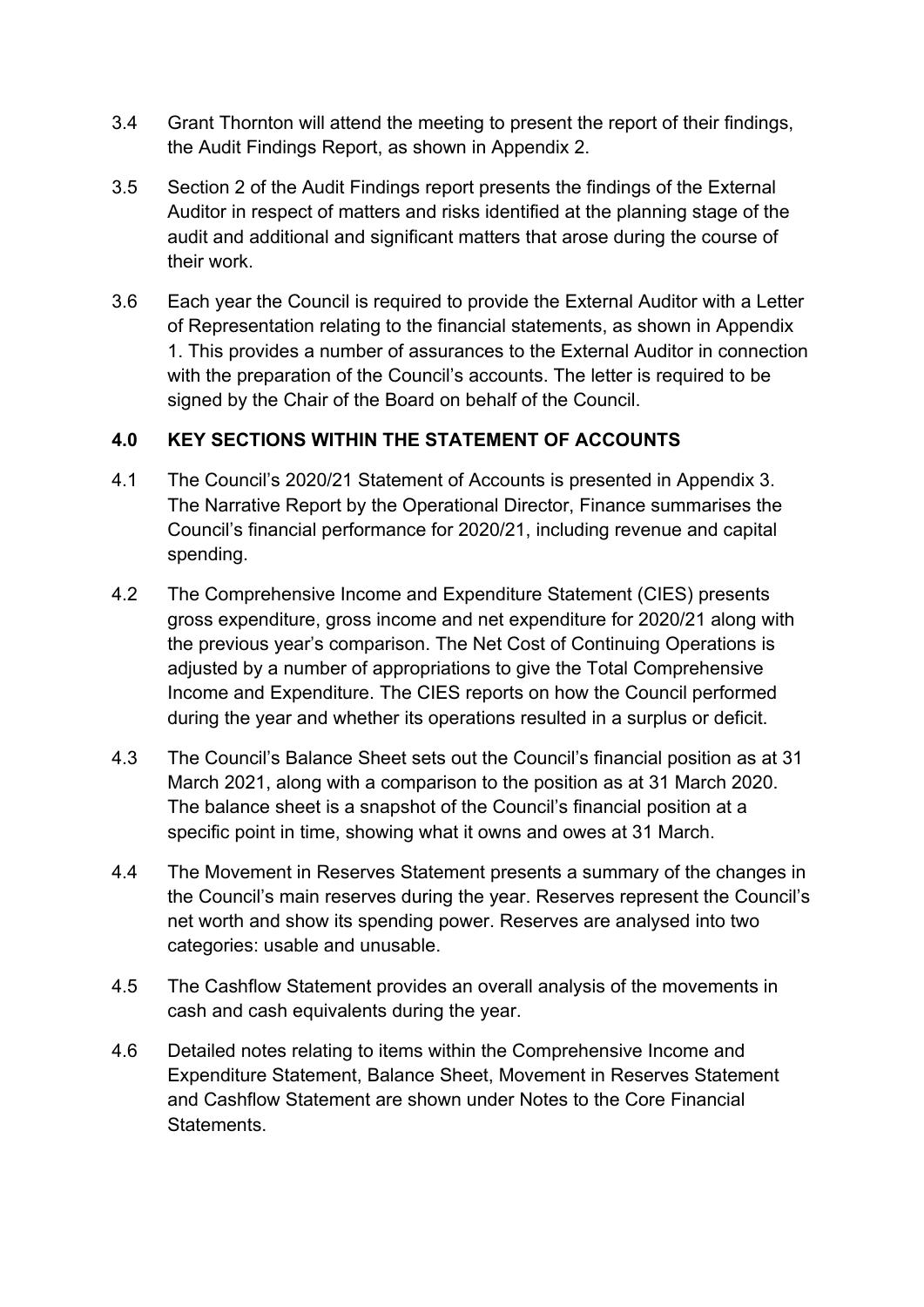- 4.7 The Collection Fund and associated notes summarise the transactions in respect of the collection of Non-Domestic Rates and Council Tax, along with the distribution to the Council's own General Fund, to central government (non-domestic rates only) and to the Precepting Authorities (Fire, Police, LCR Combined Authority and Parishes).
- 4.8 The Statement of Responsibilities outlines the basis upon which the Statement of Accounts has been prepared and is followed by a statement of the Council's Accounting Policies.
- 4.9 The External Auditor has used the draft Statement of Accounts as the basis for undertaking the annual audit of accounts, for which their Audit Report and Certificate is included within the final Statement of Accounts.
- 4.10 The final section presented within the Statement of Accounts is a Glossary of Terms.

# 5.0 **VALUE FOR MONEY**

- 5.1 On 01 April 2020 the National Audit Office introduced a new Code of Audit Practice which comes into effect from audit year 2020/21. The Code introduced a revised approach to the audit of Value for Money (VFM)
- 5.2 The Code requires External Audit to consider whether the Council has put in place proper arrangements to secure economy, efficiency and effectiveness in its use of resources. When reporting on these arrangements, the Code requires auditors to structure their commentary on arrangements under three specified reporting criteria:
	- Improving Economy, Efficiency and Effectiveness
	- Financial Sustainability
	- Governance
- 5.3 Work on VFM arrangements is ongoing but the External Auditor has not identified any significant weakness during planning work to date.

# 6.0 **PRIOR YEAR RECOMMENDATIONS**

6.1 The 2019/20 Audit Findings Report identified a number of recommendations to improve the process and presentation of the Council's Statement of Accounts. These recommendations were approved by the Audit and Governance Board on 24 March 2021. Three of the recommendations remain outstanding although considerable work has been completed towards fully achieving the recommendations. Appendix A and B of the Audit Findings Report provides further detail.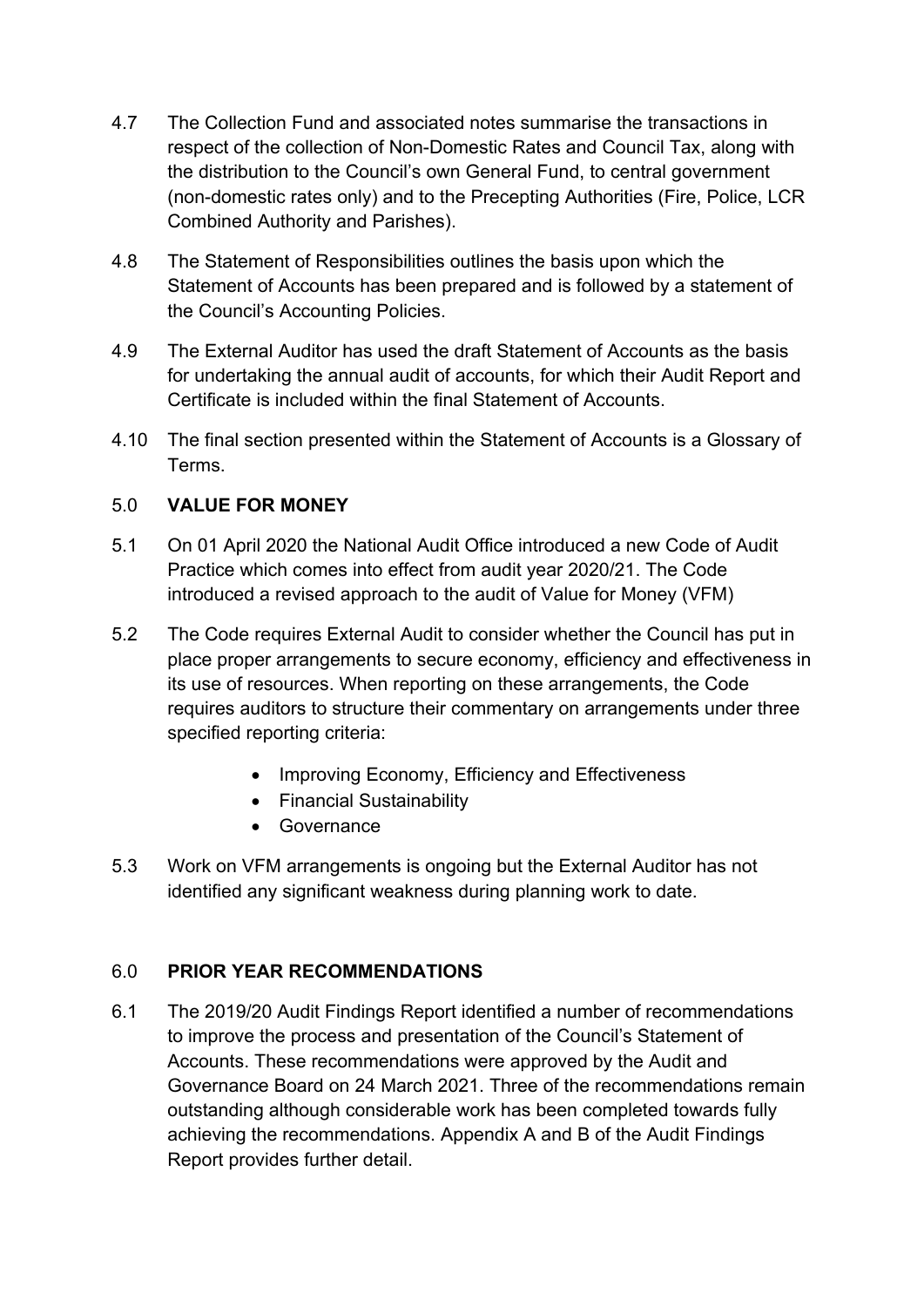### 7.0 **NEXT STEPS**

7.1 Following the meeting and subject to any additional amendments or additions being approved, the Letter of Representation will be signed and the External Auditor will provide their audit opinion. The Statement of Accounts will then be published and made available to the public via the Council's website.

### 8.0 **IMPLICATIONS FOR THE COUNCIL'S PRIORITIES**

#### 8.1 **Children and Young People in Halton**

There are no specific implications for any of the Council's priorities.

- 8.2 **Employment, Learning and Skills in Halton** See 8.1
- 8.3 **A Healthy Halton** See 8.1
- 8.4 **A Safer Halton** See 8.1
- 8.5 **Halton's Urban Renewal** See 8.1

#### **9.0 RISK ANALYSIS**

The Accounts and Audit Regulations require that the Statement of Accounts is certified by the External Auditor and published by 30 September 2021. As a result of the delay the council had published a Public Notice giving reasons for the delay.

### **10.0 EQUALITY AND DIVERSITY ISSUES**

There are no equality and diversity issues arising from this report.

### **11.0 LIST OF BACKGROUND PAPERS UNDER SECTION 100D OF THE LOCAL GOVERNMENT ACT 1972**

| <b>Document</b>                                                                  | <b>Place of Inspection</b> | <b>Contact Officer</b>                                                                   |
|----------------------------------------------------------------------------------|----------------------------|------------------------------------------------------------------------------------------|
| <b>Accounts and Audit</b><br>Regulations 2015                                    | <b>Halton Stadium</b>      | <b>Steve Baker</b><br>Divisional Manager,<br><b>Revenues and Financial</b><br>Management |
| Code of Practice on<br><b>Local Authority</b><br>Accounting in the UK<br>2020/21 | <b>Halton Stadium</b>      | <b>Steve Baker</b><br>Divisional Manager,<br><b>Revenues and Financial</b><br>Management |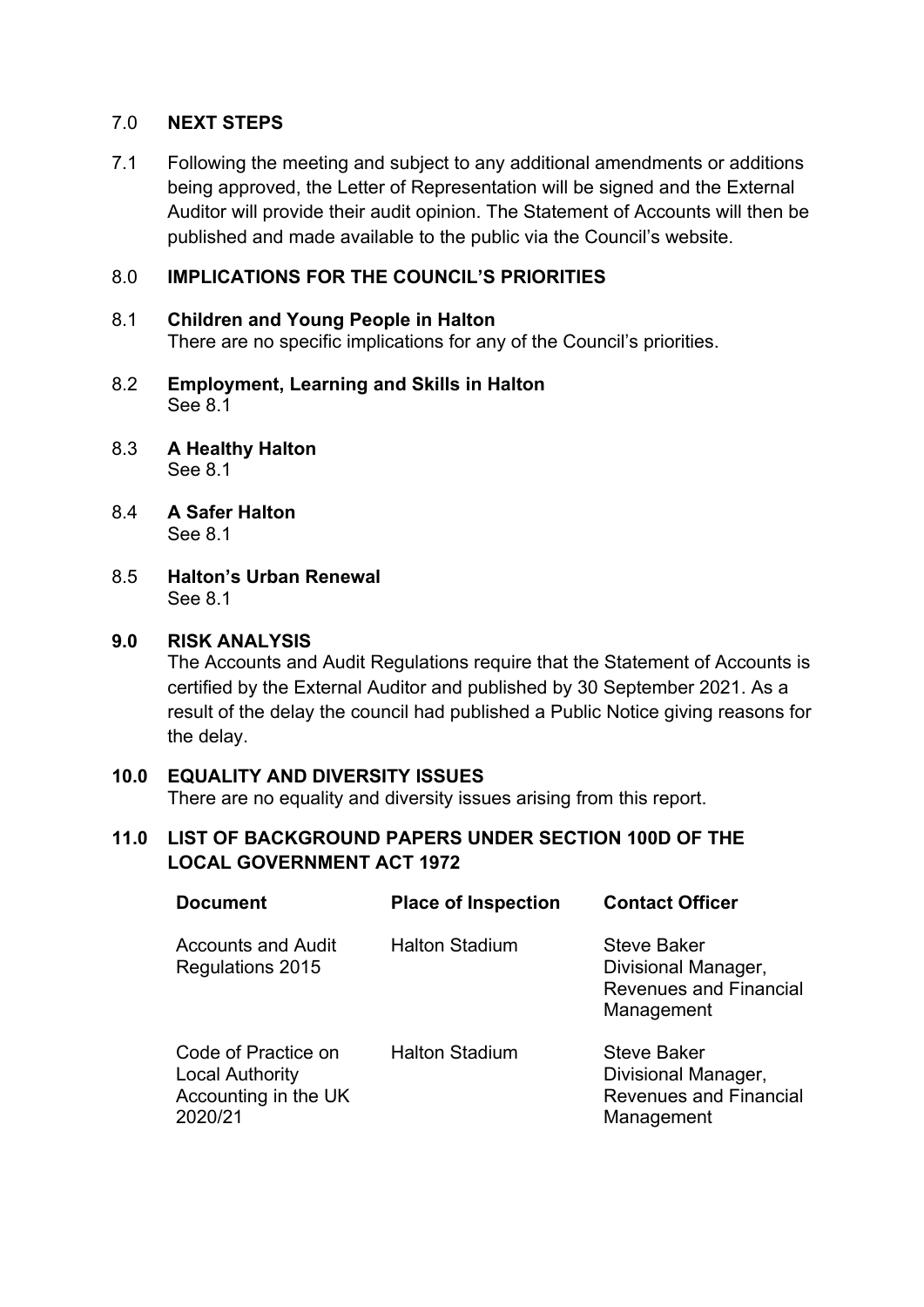Grant Thornton UK LLP 4 Hardman Square **Spinningfields** Manchester M3 3EB

#### Date: TO BE DATED SAME DATE AS DATE OF AUDIT OPINION

Dear Sirs

#### **Halton Borough Council Financial Statements for the year ended 31 March 2021**

This representation letter is provided in connection with the audit of the financial statements of Halton Borough Council for the year ended 31 March 2021 for the purpose of expressing an opinion as to whether the Council financial statements are presented fairly, in all material respects in accordance with International Financial Reporting Standards, and the CIPFA/LASAAC Code of Practice on Local Authority Accounting in the United Kingdom 2020/21 and applicable law.

We confirm that to the best of our knowledge and belief having made such inquiries as we considered necessary for the purpose of appropriately informing ourselves:

#### **Financial Statements**

- i. We have fulfilled our responsibilities for the preparation of the Council's financial statements in accordance with International Financial Reporting Standards and the CIPFA/LASAAC Code of Practice on Local Authority Accounting in the United Kingdom 2020/21 ("the Code"); in particular the financial statements are fairly presented in accordance therewith.
- ii. We have complied with the requirements of all statutory directions affecting the Council and these matters have been appropriately reflected and disclosed in the financial statements.
- iii. The Council has complied with all aspects of contractual agreements that could have a material effect on the financial statements in the event of non-compliance. There has been no non-compliance with requirements of any regulatory authorities that could have a material effect on the financial statements in the event of non-compliance.
- iv. We acknowledge our responsibility for the design, implementation and maintenance of internal control to prevent and detect fraud.
- v. Significant assumptions used by us in making accounting estimates, including those measured at fair value, are reasonable. We are satisfied that the material judgements used in the preparation of the financial statements are soundly based, in accordance with the Code and adequately disclosed in the financial statements. We understand our responsibilities includes identifying and considering alternative, methods, assumptions or source data that would be equally valid under the financial reporting framework, and why these alternatives were rejected in favour of the estimate used. We are satisfied that the methods, the data and the significant assumptions used by us in making accounting estimates and their related disclosures are appropriate to achieve recognition, measurement or disclosure that is reasonable in accordance with the Code and adequately disclosed in the financial statements.
- vi. We confirm that we are satisfied that the actuarial assumptions underlying the valuation of pension scheme assets and liabilities for IAS19 Employee Benefits disclosures are consistent with our knowledge. We confirm that all settlements and curtailments have been identified and properly accounted for. We also confirm that all significant post-employment benefits have been identified and properly accounted for.
- vii. Except as disclosed in the financial statements:
	- a. there are no unrecorded liabilities, actual or contingent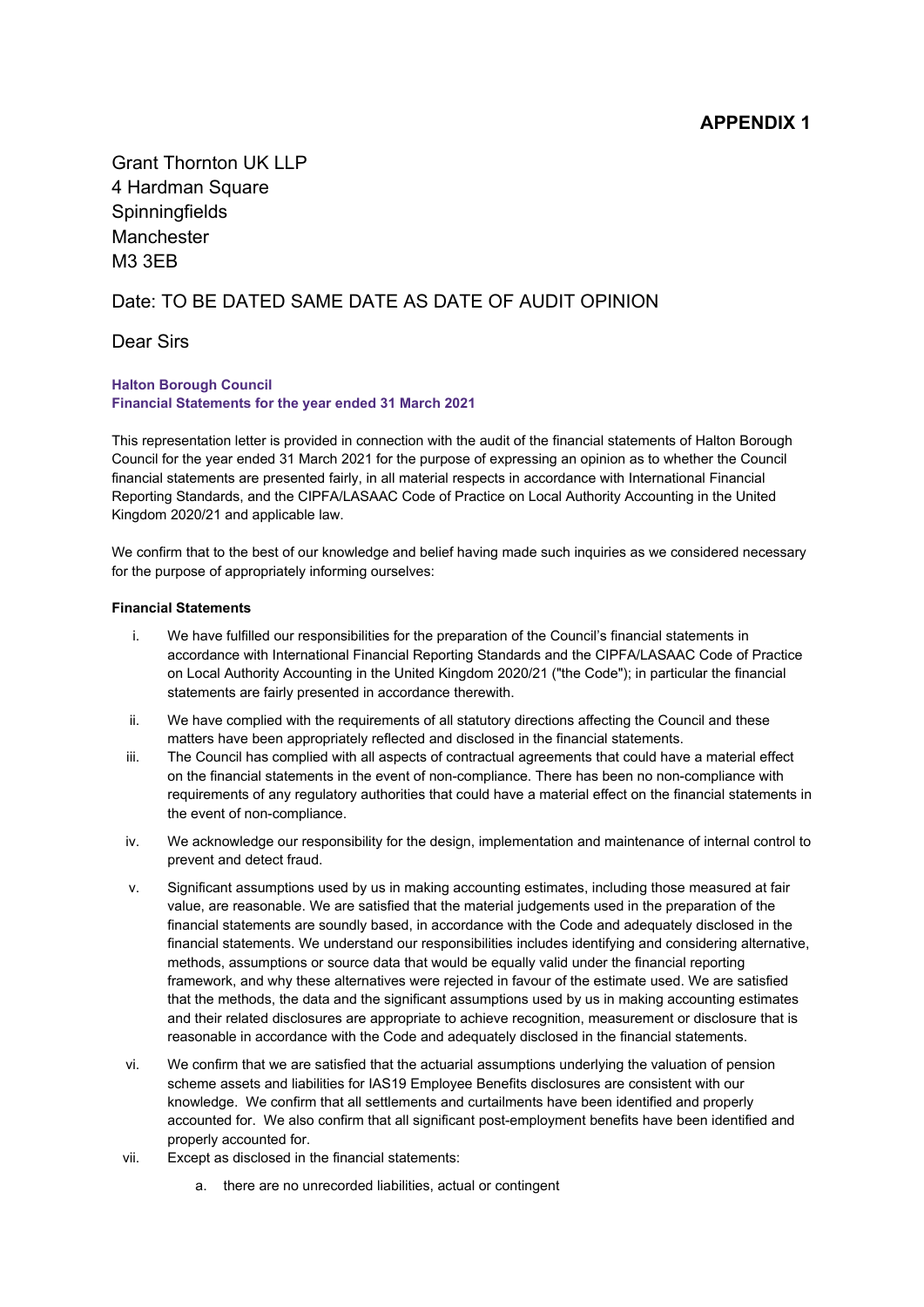- b. none of the assets of the Council has been assigned, pledged or mortgaged
- c. there are no material prior year charges or credits, nor exceptional or non-recurring items requiring separate disclosure.
- viii. Related party relationships and transactions have been appropriately accounted for and disclosed in accordance with the requirements of International Financial Reporting Standards and the Code.
- ix. All events subsequent to the date of the financial statements and for which International Financial Reporting Standards and the Code require adjustment or disclosure have been adjusted or disclosed.
- x. We have considered the adjusted misstatements, and misclassification and disclosures changes schedules included in your Audit Findings Report. The Council's financial statements have been amended for these misstatements, misclassifications and disclosure changes and are free of material misstatements, including omissions.
- xi. We have considered the unadjusted misstatements schedule included in your Audit Findings Report and attached below. We have not adjusted the financial statements for these misstatements brought to our attention as they are immaterial to the results of the Council and its financial position at the year-end. The financial statements are free of material misstatements, including omissions.
- xii. Actual or possible litigation and claims have been accounted for and disclosed in accordance with the requirements of International Financial Reporting Standards.
- xiii. We have no plans or intentions that may materially alter the carrying value or classification of assets and liabilities reflected in the financial statements.
- xiv. There are no prior period errors to bring to your attention.
- xv. We have updated our going concern assessment and cashflow forecasts in light of the Covid-19 pandemic. We continue to believe that the Council's financial statements should be prepared on a going concern basis and have not identified any material uncertainties related to going concern on the grounds that:
	- a. the nature of the Council means that, notwithstanding any intention to liquidate the Council or cease its operations in their current form, it will continue to be appropriate to adopt the going concern basis of accounting because, in such an event, services it performs can be expected to continue to be delivered by related public authorities and preparing the financial statements on a going concern basis will still provide a faithful representation of the items in the financial statements
	- b. the financial reporting framework permits the entry to prepare its financial statements on the basis of the presumption set out under a) above; and
	- c. the Council's system of internal control has not identified any events or conditions relevant to going concern.

We believe that no further disclosures relating to the Council's ability to continue as a going concern need to be made in the financial statements

#### **Information Provided**

- xvi. We have provided you with:
	- a. access to all information of which we are aware that is relevant to the preparation of the Council's financial statements such as records, documentation and other matters;
	- b. additional information that you have requested from us for the purpose of your audit; and
	- c. access to persons within the Council via remote arrangements, in compliance with the nationally specified social distancing requirements established by the government in response to the Covid-19 pandemic. from whom you determined it necessary to obtain audit evidence.
- xvii. We have communicated to you all deficiencies in internal control of which management is aware.
- xviii. All transactions have been recorded in the accounting records and are reflected in the financial statements.